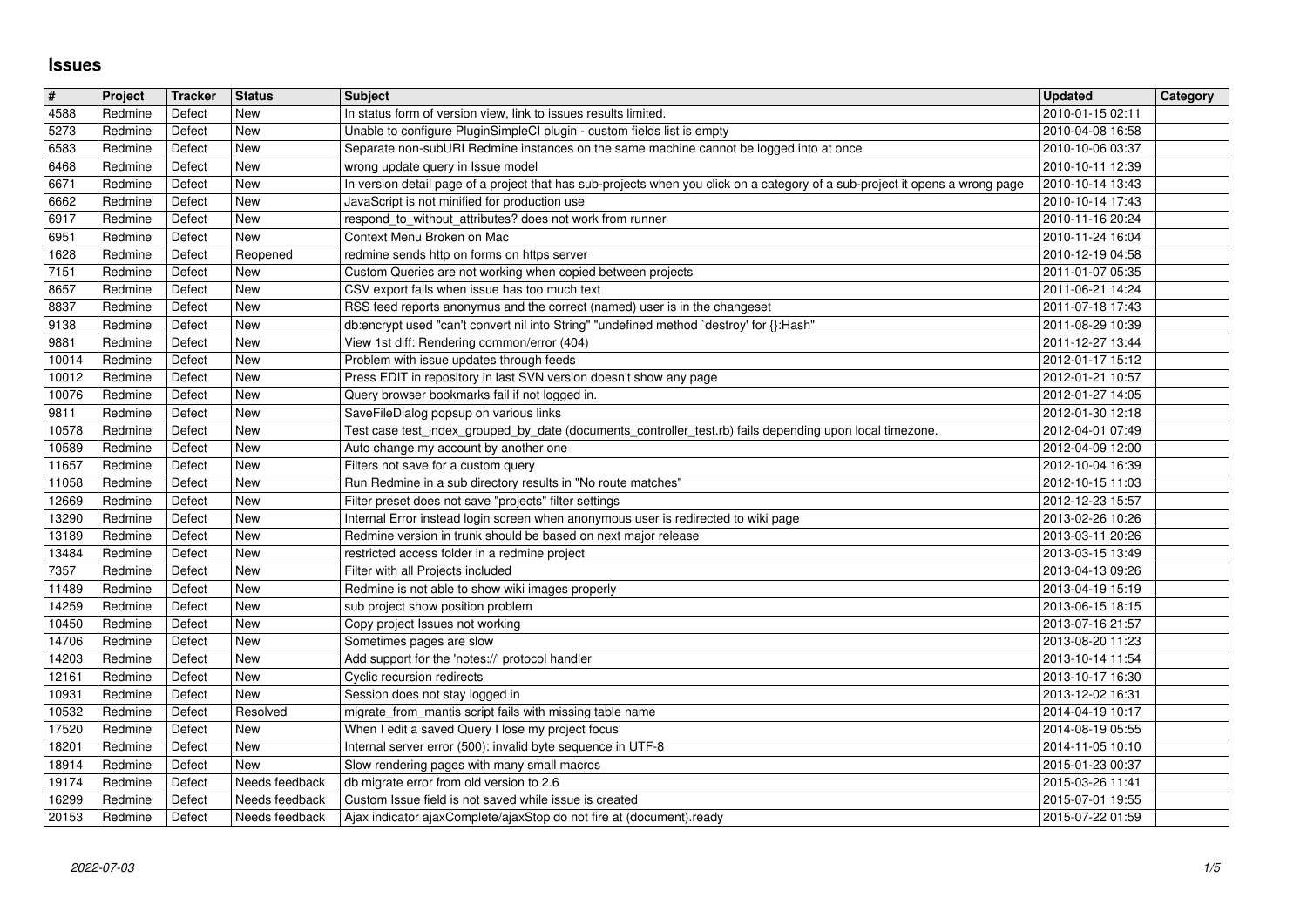| $\overline{\mathbf{H}}$ | Project            | Tracker          | <b>Status</b>                              | <b>Subject</b>                                                                                                                                                                                         | <b>Updated</b>                       | Category |
|-------------------------|--------------------|------------------|--------------------------------------------|--------------------------------------------------------------------------------------------------------------------------------------------------------------------------------------------------------|--------------------------------------|----------|
| 20547<br>21770          | Redmine<br>Redmine | Defect<br>Defect | New<br><b>New</b>                          | Exporting CSV with multiple tabs open can export wrong view<br>Preview does not work on non-ascii data input                                                                                           | 2015-08-17 15:47<br>2016-01-21 09:49 |          |
| 24426                   | Redmine            | Defect           | New                                        | sqlserver2014:chang issues parentld success but view is wrong                                                                                                                                          | 2016-11-24 07:47                     |          |
| 25141<br>25222          | Redmine<br>Redmine | Defect<br>Defect | New<br>Needs feedback                      | Changing the scope and resetting the position of an acts_as_positioned object inserts it at the one-before-last position<br>404 error when visiting project's repository tab without a main repository | 2017-02-21 16:46<br>2017-02-28 21:09 |          |
| 26508                   | Redmine            | Defect           | Needs feedback                             | excel have wrong column name at custom field                                                                                                                                                           | 2017-08-23 09:43                     |          |
| 27067<br>27126          | Redmine<br>Redmine | Defect<br>Defect | Needs feedback<br>Needs feedback           | Missed task for redmine:plugins:test<br>Breadcrumbs and Drop-down List corrupted                                                                                                                       | 2017-09-25 05:44<br>2017-12-01 13:30 |          |
| 17770                   | Redmine            | Defect           | New                                        | very simple fix: that causes many sites to break, and much confusion - incorrect use of .js suffix                                                                                                     | 2017-12-03 19:24                     |          |
| 27693<br>28069          | Redmine<br>Redmine | Defect<br>Defect | New<br><b>New</b>                          | In queries, operator "Any" should be "Not empty"<br>Queries 403 error if query author is not in the roles list                                                                                         | 2017-12-27 17:07<br>2018-01-25 10:44 |          |
| 28078                   | Redmine            | Defect           | New                                        | Workflows inconsistencies when removing "add/edit issue" permission to a role which already has a workflow defined                                                                                     | 2018-01-25 18:14                     |          |
| 28111<br>27990          | Redmine<br>Redmine | Defect<br>Defect | New<br>New                                 | Redmine Permissions - option to combine "Non member" role with others<br>Roadmap Issues null on selection of version custom field                                                                      | 2018-01-31 11:58<br>2018-02-04 15:40 |          |
| 28871<br>28807          | Redmine<br>Redmine | Defect<br>Defect | New<br>New                                 | Adding the window AD activity directory to verify redmine permissions is failed<br>Cannot search in a case-insensitive manner                                                                          | 2018-05-27 04:18<br>2018-05-28 04:39 |          |
| 8289                    | Redmine            | Defect           | New                                        | target version does not get propagated to subtasks                                                                                                                                                     | 2018-08-30 09:10                     |          |
| 29511<br>25342          | Redmine<br>Redmine | Defect<br>Defect | New<br>Needs feedback                      | cpu 100%<br>ActionView::Template::Error (undefined method `accessor' for # <activerecord::type::value:0xa91ee78>):</activerecord::type::value:0xa91ee78>                                               | 2018-09-06 09:47<br>2018-09-07 22:10 |          |
| 30055                   | Redmine            | Defect           | New                                        | Keep it from one job to the next                                                                                                                                                                       | 2018-12-05 08:45                     |          |
| 28127<br>31111          | Redmine<br>Redmine | Defect<br>Defect | New<br><b>New</b>                          | It is impossible to filter the trackers by project in the XML/REST-API<br>About custom fields in List format or Key/value list format                                                                  | 2019-03-27 00:28<br>2019-03-28 21:22 |          |
| 31341                   | Redmine            | Defect           | <b>New</b>                                 | install redmine on windows                                                                                                                                                                             | 2019-05-10 13:17                     |          |
| 31710<br>31755          | Redmine<br>Redmine | Defect<br>Defect | <b>New</b><br><b>New</b>                   | Assigned on search issues not ordered by name<br>Couldn't download Redmine by curl in Debian buster                                                                                                    | 2019-07-11 20:43<br>2019-07-22 09:40 |          |
| 31831                   | Redmine            | Defect           | <b>New</b>                                 | Back url parse in validation                                                                                                                                                                           | 2019-08-01 10:49                     |          |
| 31886<br>32442          | Redmine<br>Redmine | Defect<br>Defect | New<br><b>New</b>                          | There is no limitation for the content of news<br>Upgrade vom 2.x to 4.0.5 fails when invoking "rake db:migrate RAILS_ENV=production"                                                                  | 2019-08-13 07:41<br>2019-11-10 16:12 |          |
| 32558<br>32610          | Redmine<br>Redmine | Defect<br>Defect | New<br>New                                 | Distinct can be removed                                                                                                                                                                                | 2019-12-06 04:07<br>2019-12-11 18:24 |          |
| 32612                   | Redmine            | Defect           | New                                        | A inner join can be removed<br>Distinct can be removed due to unique constraint in database                                                                                                            | 2019-12-11 18:31                     |          |
| 32852                   | Redmine            | Defect           | Needs feedback                             | Upgrading from Redmine v4.0.5 to v4.1.0 gives 2 errors                                                                                                                                                 | 2020-02-05 06:39                     |          |
| 33287<br>27902          | Redmine<br>Redmine | Defect<br>Defect | Needs feedback<br>New                      | Issue File Column Attachment Link Error<br>Overview page is very slow for private projects with large number of members                                                                                | 2020-08-16 22:41<br>2020-08-21 09:50 |          |
| 32420                   | Redmine            | Defect           | Needs feedback                             | Issue redirect after login not working<br>Empty page reponses on Redmine 3.4.5.stable                                                                                                                  | 2020-10-27 16:12                     |          |
| 34176<br>20042          | Redmine<br>Redmine | Defect<br>Defect | New<br>Needs feedback                      | A test fail when running it with PostgreSQL                                                                                                                                                            | 2020-10-27 18:10<br>2021-01-18 09:00 |          |
| 34593<br>35102          | Redmine<br>Redmine | Defect<br>Defect | Needs feedback<br>$\sqrt{\phantom{a}}$ New | privacy problem on users info<br>Issue Tracking Details are showning issue statuses even if they are not used within the project                                                                       | 2021-01-24 22:45                     |          |
| 35802                   | Redmine            | Defect           | Needs feedback                             | Redmine profile language form lists non-localized languages as English                                                                                                                                 | 2021-04-15 11:02<br>2021-08-24 23:17 |          |
| 35885<br>8977           | Redmine<br>Redmine | Defect<br>Defect | New<br>New                                 | the change of routing raw files from repositories not included in the upgrade proces/manual<br>user doesn't show up in the author filter dropdown when querying for issues                             | 2021-09-24 17:32<br>2021-11-22 20:32 |          |
| 36260                   | Redmine            | Defect           | New                                        | Gantt error                                                                                                                                                                                            | 2021-11-30 11:55                     |          |
|                         |                    |                  |                                            |                                                                                                                                                                                                        |                                      |          |
|                         | 2022-07-03         |                  |                                            |                                                                                                                                                                                                        |                                      | 2/5      |
|                         |                    |                  |                                            |                                                                                                                                                                                                        |                                      |          |
|                         |                    |                  |                                            |                                                                                                                                                                                                        |                                      |          |
|                         |                    |                  |                                            |                                                                                                                                                                                                        |                                      |          |
|                         |                    |                  |                                            |                                                                                                                                                                                                        |                                      |          |
|                         |                    |                  |                                            |                                                                                                                                                                                                        |                                      |          |
|                         |                    |                  |                                            |                                                                                                                                                                                                        |                                      |          |
|                         |                    |                  |                                            |                                                                                                                                                                                                        |                                      |          |
|                         |                    |                  |                                            |                                                                                                                                                                                                        |                                      |          |
|                         |                    |                  |                                            |                                                                                                                                                                                                        |                                      |          |
|                         |                    |                  |                                            |                                                                                                                                                                                                        |                                      |          |
|                         |                    |                  |                                            |                                                                                                                                                                                                        |                                      |          |
|                         |                    |                  |                                            |                                                                                                                                                                                                        |                                      |          |
|                         |                    |                  |                                            |                                                                                                                                                                                                        |                                      |          |
|                         |                    |                  |                                            |                                                                                                                                                                                                        |                                      |          |
|                         |                    |                  |                                            |                                                                                                                                                                                                        |                                      |          |
|                         |                    |                  |                                            |                                                                                                                                                                                                        |                                      |          |
|                         |                    |                  |                                            |                                                                                                                                                                                                        |                                      |          |
|                         |                    |                  |                                            |                                                                                                                                                                                                        |                                      |          |
|                         |                    |                  |                                            |                                                                                                                                                                                                        |                                      |          |
|                         |                    |                  |                                            |                                                                                                                                                                                                        |                                      |          |
|                         |                    |                  |                                            |                                                                                                                                                                                                        |                                      |          |
|                         |                    |                  |                                            |                                                                                                                                                                                                        |                                      |          |
|                         |                    |                  |                                            |                                                                                                                                                                                                        |                                      |          |
|                         |                    |                  |                                            |                                                                                                                                                                                                        |                                      |          |
|                         |                    |                  |                                            |                                                                                                                                                                                                        |                                      |          |
|                         |                    |                  |                                            |                                                                                                                                                                                                        |                                      |          |
|                         |                    |                  |                                            |                                                                                                                                                                                                        |                                      |          |
|                         |                    |                  |                                            |                                                                                                                                                                                                        |                                      |          |
|                         |                    |                  |                                            |                                                                                                                                                                                                        |                                      |          |
|                         |                    |                  |                                            |                                                                                                                                                                                                        |                                      |          |
|                         |                    |                  |                                            |                                                                                                                                                                                                        |                                      |          |
|                         |                    |                  |                                            |                                                                                                                                                                                                        |                                      |          |
|                         |                    |                  |                                            |                                                                                                                                                                                                        |                                      |          |
|                         |                    |                  |                                            |                                                                                                                                                                                                        |                                      |          |
|                         |                    |                  |                                            |                                                                                                                                                                                                        |                                      |          |
|                         |                    |                  |                                            |                                                                                                                                                                                                        |                                      |          |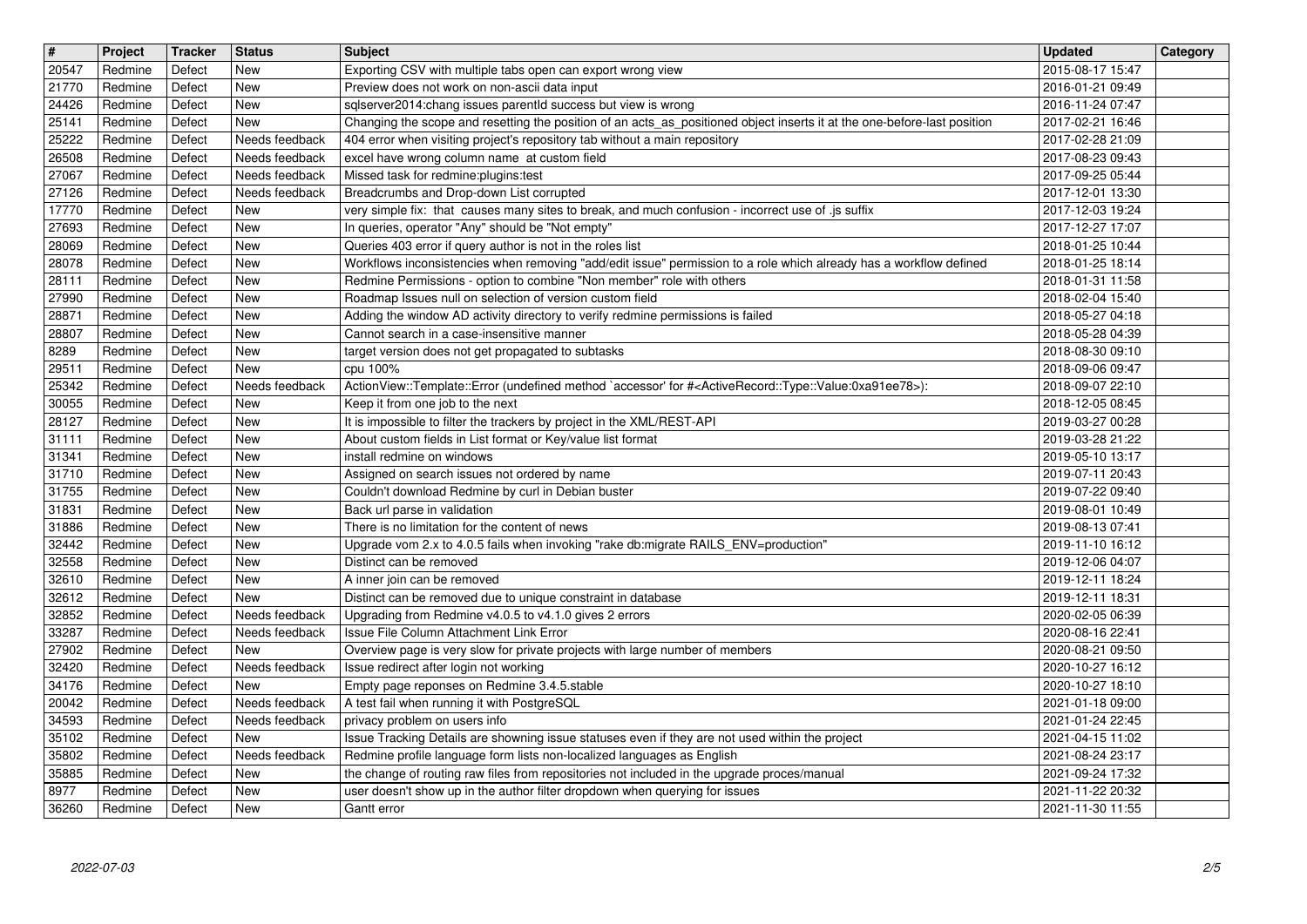| $\overline{\mathbf{r}}$ | Project            | Tracker            | <b>Status</b>                | <b>Subject</b>                                                                                                          | <b>Updated</b>                       | Category |
|-------------------------|--------------------|--------------------|------------------------------|-------------------------------------------------------------------------------------------------------------------------|--------------------------------------|----------|
| 36273<br>35732          | Redmine<br>Redmine | Defect<br>Defect   | New<br><b>New</b>            | Modifying the source code of the plugin does not reload it in trunk 21295<br>Clean up and reorder Redmine Wiki          | 2021-12-02 15:21<br>2021-12-16 09:47 |          |
| 35062                   | Redmine            | Defect             | Confirmed                    | Back URLs with <t+ break<="" operator="" td=""><td>2022-01-18 20:10</td><td></td></t+>                                  | 2022-01-18 20:10                     |          |
| 29512                   | Redmine            | Defect             | Confirmed                    | Test failures with redmine-3.4.6.zip in development mode                                                                | 2022-01-20 02:16                     |          |
| 35382<br>35608          | Redmine<br>Redmine | Defect<br>Defect   | <b>New</b><br>Needs feedback | Copy Project Tracker and Tasks and relations<br>ActionView::Template::Error                                             | 2022-01-27 21:08<br>2022-02-13 10:05 |          |
| 32762                   | Redmine            | Defect             | <b>New</b>                   | Unicode character fails edit Issue                                                                                      | 2022-02-14 20:51                     |          |
| 36794<br>36814          | Redmine<br>Redmine | Defect<br>Defect   | New<br>New                   | Issue copying ignores workflow rules<br>Can't login in after upgrading to rev. 21486                                    | 2022-03-17 16:46<br>2022-03-24 04:32 |          |
| 37048                   | Redmine            | Defect             | <b>New</b>                   | generate redmine_plugin is broken for Redmine 5                                                                         | 2022-05-24 10:41                     |          |
| 37165<br>37109          | Redmine<br>Redmine | Defect<br>Defect   | <b>New</b><br>Needs feedback | Can not get anonymous user using User.find<br>Email fields visibility from journal                                      | 2022-05-27 04:15<br>2022-05-30 19:13 |          |
| 37241                   | Redmine            | Defect             | New                          | Installation plugins get problem " /zeitwerk/kernel.rb:35:in `require': cannot load such file"                          | 2022-06-14 08:36                     |          |
| 37257                   | Redmine            | Defect             | <b>New</b>                   | Conflict when update sub-project of                                                                                     | 2022-06-16 16:30                     |          |
| 1496<br>1827            | Redmine<br>Redmine | Feature<br>Feature | <b>New</b><br>New            | Save queries for any project<br>[wish] Add another notification option: insert it into the activity page or another one | 2008-06-18 21:53<br>2008-08-28 14:48 |          |
| 1858                    | Redmine            | Feature            | New                          | Provide Resources for Webmasters without access to SSH/Shell                                                            | 2008-09-04 23:52                     |          |
| 1870<br>277             | Redmine<br>Redmine | Feature<br>Feature | <b>New</b><br><b>New</b>     | Show progress towards the nearest version in the sidebar<br>Add mailing lists                                           | 2008-09-08 16:34<br>2008-09-24 12:26 |          |
| 2060                    | Redmine            | Feature            | New                          | Make project members visibility configurable to user groups                                                             | 2008-10-21 15:05                     |          |
| 2082                    | Redmine<br>Redmine | Feature<br>Feature | <b>New</b><br><b>New</b>     | Rename Issue as Ticket (or ) in GUI<br>XPlanner & Redmine                                                               | 2008-10-25 05:50<br>2008-12-10 01:51 |          |
| 436<br>2579             | Redmine            | Feature            | <b>New</b>                   | Configure SSL schema for "private" actions.                                                                             | 2009-01-25 16:25                     |          |
| 2596                    | Redmine            | Feature            | <b>New</b>                   | There are X users currently {editing viewing} this ticket                                                               | 2009-01-27 00:13                     |          |
| 2675<br>2613            | Redmine<br>Redmine | Feature<br>Feature | New<br><b>New</b>            | Watch - add a personal comment<br>Define working steps/packages for tickets                                             | 2009-02-05 09:25<br>2009-02-05 11:11 |          |
| 2671                    | Redmine            | Feature            | <b>New</b>                   | Reports to show people's working performance and project overview status.                                               | 2009-02-09 18:31                     |          |
| 2951                    | Redmine            | Feature            | <b>New</b>                   | I would like to see Summery filtered on Versions                                                                        | 2009-03-13 12:18                     |          |
| 3031<br>3103            | Redmine<br>Redmine | Feature<br>Feature | New<br>New                   | context menu won't allow Assigned_To change cross projects<br>function suggestion about open area of information        | 2009-03-23 18:10<br>2009-04-02 07:45 |          |
| 3146                    | Redmine            | Feature            | <b>New</b>                   | Optional Filters in custom queries                                                                                      | 2009-04-09 13:14                     |          |
| 3269<br>426             | Redmine<br>Redmine | Feature<br>Feature | <b>New</b><br><b>New</b>     | Writing a single batch file for all rake tasks<br>In Reports, simple Show Estimated Time/Hours assigned to Each USER    | 2009-05-14 00:15<br>2009-05-20 00:23 |          |
| 3508                    | Redmine            | Feature            | <b>New</b>                   | Migrating individual project from redmine to another instance of redmine                                                | 2009-06-18 08:27                     |          |
| 3788                    | Redmine            | Feature            | <b>New</b>                   | Fields with dropdowns should not show if there are no values                                                            | 2009-08-27 19:48                     |          |
| 3963<br>4111            | Redmine<br>Redmine | Feature<br>Feature | <b>New</b><br><b>New</b>     | Associate a hostname to a particular project<br>integrate Issues with basecamp TODO                                     | 2009-10-11 12:06<br>2009-11-09 16:31 |          |
| 4269                    | Redmine            | Feature            | New                          | Allow ca_path option for reposman.rb to validate peer certificate                                                       | 2009-12-04 15:05                     |          |
| 4558<br>4829            | Redmine<br>Redmine | Feature<br>Feature | New<br><b>New</b>            | watch categories and users<br>Write an installer                                                                        | 2010-01-12 22:31<br>2010-02-13 05:31 |          |
| 4960                    | Redmine            | Feature            | New                          | Links to latest version of all files modified by a tickets associated revisions                                         | 2010-03-02 02:19                     |          |
| 4980<br>5017            | Redmine<br>Redmine | Feature<br>Feature | New<br>New                   | Reference to a commit in a different project<br>Custom columns on Admin/Users page                                      | 2010-03-03 20:54<br>2010-03-09 16:42 |          |
|                         |                    |                    |                              |                                                                                                                         |                                      |          |
|                         |                    |                    |                              |                                                                                                                         |                                      |          |
|                         |                    |                    |                              |                                                                                                                         |                                      |          |
|                         |                    |                    |                              |                                                                                                                         |                                      |          |
|                         |                    |                    |                              |                                                                                                                         |                                      |          |
|                         |                    |                    |                              |                                                                                                                         |                                      |          |
|                         |                    |                    |                              |                                                                                                                         |                                      |          |
|                         |                    |                    |                              |                                                                                                                         |                                      |          |
|                         |                    |                    |                              |                                                                                                                         |                                      |          |
|                         |                    |                    |                              |                                                                                                                         |                                      |          |
|                         |                    |                    |                              |                                                                                                                         |                                      |          |
|                         |                    |                    |                              |                                                                                                                         |                                      |          |
|                         |                    |                    |                              |                                                                                                                         |                                      |          |
|                         |                    |                    |                              |                                                                                                                         |                                      |          |
|                         |                    |                    |                              |                                                                                                                         |                                      |          |
|                         |                    |                    |                              |                                                                                                                         |                                      |          |
|                         |                    |                    |                              |                                                                                                                         |                                      |          |
|                         |                    |                    |                              |                                                                                                                         |                                      |          |
|                         |                    |                    |                              |                                                                                                                         |                                      |          |
|                         |                    |                    |                              |                                                                                                                         |                                      |          |
|                         |                    |                    |                              |                                                                                                                         |                                      |          |
|                         |                    |                    |                              |                                                                                                                         |                                      |          |
|                         |                    |                    |                              |                                                                                                                         |                                      |          |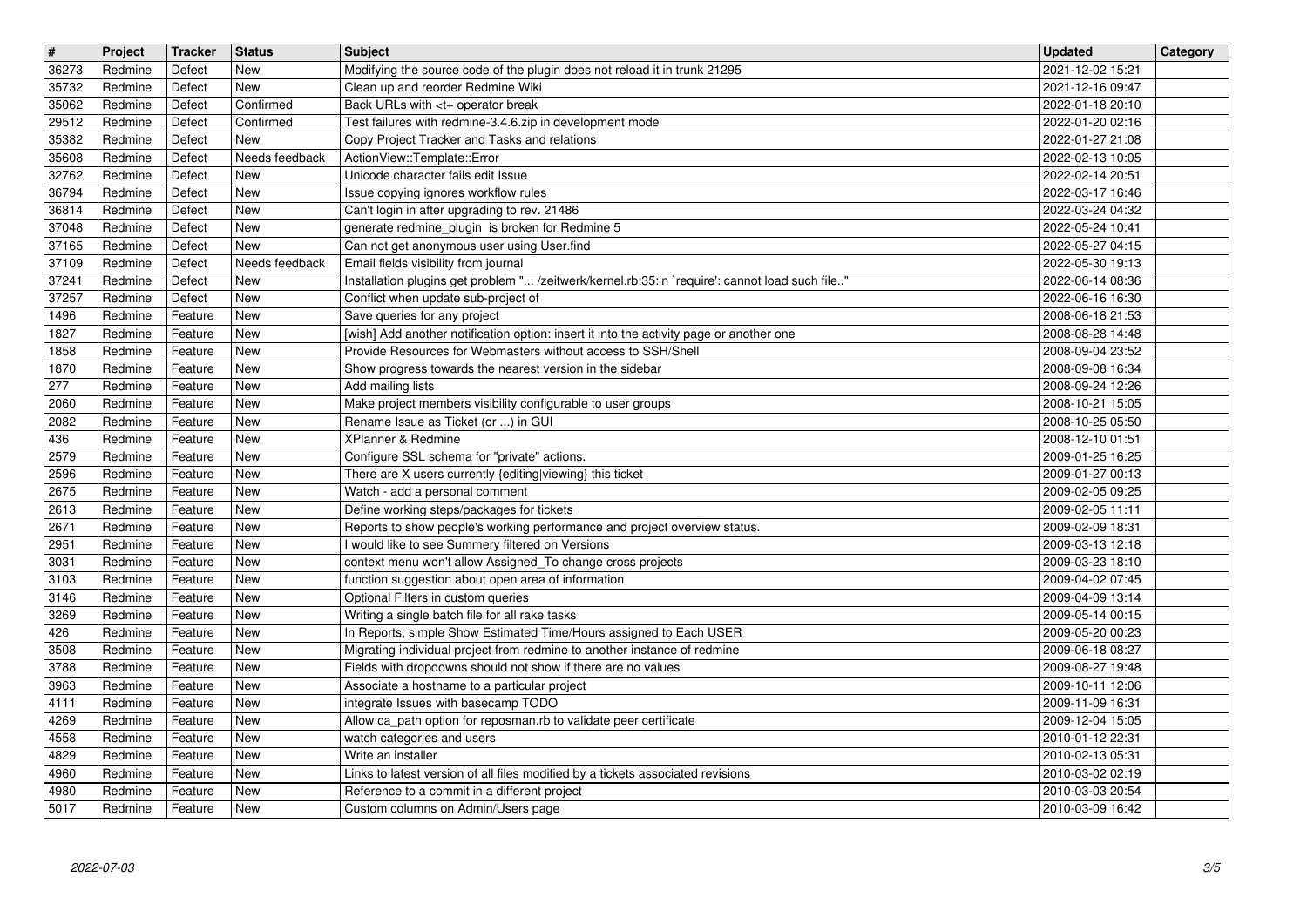| $\overline{\mathbf{r}}$ | Project            | Tracker            | <b>Status</b>            | <b>Subject</b>                                                                                                                           | <b>Updated</b>                       | Category |
|-------------------------|--------------------|--------------------|--------------------------|------------------------------------------------------------------------------------------------------------------------------------------|--------------------------------------|----------|
| 5078<br>877             | Redmine<br>Redmine | Feature<br>Feature | New<br>New               | Documental Repository vía JCR<br>ability to vary the units used to track time                                                            | 2010-03-15 09:57<br>2010-03-22 21:25 |          |
| 5161                    | Redmine            | Feature            | New                      | Ability to backup a project                                                                                                              | 2010-03-23 21:26                     |          |
| 397                     | Redmine            | Feature            | New<br>New               | "User Story" Agile concept support                                                                                                       | 2010-03-24 20:01                     |          |
| 470<br>5428             | Redmine<br>Redmine | Feature<br>Feature | New                      | Wiki to Documentation publishing<br><b>Featured Files</b>                                                                                | 2010-04-28 14:00<br>2010-05-03 09:33 |          |
| 5516                    | Redmine            | Feature            | <b>New</b>               | A new field for Quality Assist                                                                                                           | 2010-05-12 22:17                     |          |
| 5658<br>$\sqrt{513}$    | Redmine<br>Redmine | Feature<br>Feature | <b>New</b><br>New        | Add item on AJAX context menu to display details of selected issues<br>Different behavior for deployments or users with only one project | 2010-06-08 23:27<br>2010-06-18 23:29 |          |
| 5799                    | Redmine            | Feature            | <b>New</b>               | Add user management and group management permissions                                                                                     | 2010-07-01 15:44                     |          |
| 5825<br>5836            | Redmine<br>Redmine | Feature<br>Feature | <b>New</b><br>New        | Fine grained permissions - per project<br>Add "edit subject" (rename) function to context menu                                           | 2010-07-06 15:21<br>2010-07-08 03:52 |          |
| $\sqrt{4826}$           | Redmine            | Feature            | New                      | picker needed to find id's of related issues and projects etc                                                                            | 2010-07-08 17:53                     |          |
| 3048<br>5938            | Redmine<br>Redmine | Feature<br>Feature | <b>New</b><br>New        | Central Wiki, FAQ, Documents, etc. for different Projects<br>Project Page Viewing and Collapsing of Subprojects                          | 2010-07-21 19:21<br>2010-07-26 15:14 |          |
| 5955                    | Redmine            | Feature            | <b>New</b>               | Hooks should provide all controller instance variables by default                                                                        | 2010-07-27 06:44                     |          |
| 6211<br>6212            | Redmine<br>Redmine | Feature<br>Feature | <b>New</b><br>New        | Make WikiWords and acronyms as wiki links<br>Page synonyms                                                                               | 2010-08-25 17:04<br>2010-08-25 17:12 |          |
| 6214                    | Redmine            | Feature            | <b>New</b>               | Page name expansion for links                                                                                                            | 2010-08-25 17:25                     |          |
| $\sqrt{6213}$<br>6062   | Redmine<br>Redmine | Feature<br>Feature | <b>New</b><br><b>New</b> | Common acronym definition<br>Meeting tracker                                                                                             | 2010-08-25 17:28<br>2010-08-26 18:24 |          |
| 6360                    | Redmine            | Feature            | <b>New</b>               | Title attributes for major interface elements                                                                                            | 2010-09-10 20:09                     |          |
| 6321<br>6367            | Redmine<br>Redmine | Feature<br>Feature | <b>New</b><br><b>New</b> | Plugin web interface and web installation<br>Shorten links to tickets in comments to #1234 format on save                                | 2010-09-11 09:52<br>2010-09-12 06:39 |          |
| 6369                    | Redmine            | Feature            | New                      | Add custom format field type that is Resolvers                                                                                           | 2010-09-12 06:51                     |          |
| 6380<br>6366            | Redmine<br>Redmine | Feature<br>Feature | <b>New</b><br><b>New</b> | filter in report<br>Due date on an issue should follow the associated release due date if it exists                                      | 2010-09-13 14:32<br>2010-09-14 11:33 |          |
| 2646                    | Redmine            | Feature            | New                      | Having a dynamic sitemaps file for search robots scanning                                                                                | 2010-09-26 13:46                     |          |
| 6535<br>6665            | Redmine<br>Redmine | Feature<br>Feature | <b>New</b><br><b>New</b> | Issue "Other Comments" Field                                                                                                             | 2010-09-29 21:02<br>2010-10-14 14:42 |          |
| 6643                    | Redmine            | Feature            | <b>New</b>               | Copy member settings between project<br>real priorities                                                                                  | 2010-10-25 16:14                     |          |
| 5420                    | Redmine            | Feature            | <b>New</b>               | User support helper script                                                                                                               | 2010-10-25 16:58                     |          |
| 6645<br>6808            | Redmine<br>Redmine | Feature<br>Feature | Reopened<br><b>New</b>   | atomic 'grab' button<br>first class citizenry for all types of fields in Redmine                                                         | 2010-11-02 15:12<br>2010-11-02 19:31 |          |
| 6701                    | Redmine            | Feature            | New                      | Split the Enumerations admin panel to separate panels                                                                                    | 2010-11-27 00:40                     |          |
| 7105<br>7110            | Redmine<br>Redmine | Feature<br>Feature | <b>New</b><br><b>New</b> | Popup menu for the Projects link<br>Api documentation tab                                                                                | 2010-12-13 22:39<br>2010-12-14 15:41 |          |
| 7109                    | Redmine            | Feature            | New                      | how to assign role for user while registering?                                                                                           | 2010-12-14 19:50                     |          |
| 5391<br>6058            | Redmine<br>Redmine | Feature<br>Feature | New<br><b>New</b>        | progression of versions *per* *branch*<br>better sub project support                                                                     | 2011-01-07 18:24<br>2011-01-18 20:48 |          |
| 6059                    | Redmine            | Feature            | New                      | Global links                                                                                                                             | 2011-01-18 20:49                     |          |
| 7388<br>7441            | Redmine<br>Redmine | Feature<br>Feature | New<br>New               | Add option in textarea to use tab to insert tab character in Description<br>Need of charts bugs report                                   | 2011-01-20 13:24<br>2011-01-25 18:19 |          |
|                         |                    |                    |                          |                                                                                                                                          |                                      |          |
|                         |                    |                    |                          |                                                                                                                                          |                                      |          |
|                         |                    |                    |                          |                                                                                                                                          |                                      |          |
|                         |                    |                    |                          |                                                                                                                                          |                                      |          |
|                         |                    |                    |                          |                                                                                                                                          |                                      |          |
|                         |                    |                    |                          |                                                                                                                                          |                                      |          |
|                         |                    |                    |                          |                                                                                                                                          |                                      |          |
|                         |                    |                    |                          |                                                                                                                                          |                                      |          |
|                         |                    |                    |                          |                                                                                                                                          |                                      |          |
|                         |                    |                    |                          |                                                                                                                                          |                                      |          |
|                         |                    |                    |                          |                                                                                                                                          |                                      |          |
|                         |                    |                    |                          |                                                                                                                                          |                                      |          |
|                         |                    |                    |                          |                                                                                                                                          |                                      |          |
|                         |                    |                    |                          |                                                                                                                                          |                                      |          |
|                         |                    |                    |                          |                                                                                                                                          |                                      |          |
|                         |                    |                    |                          |                                                                                                                                          |                                      |          |
|                         |                    |                    |                          |                                                                                                                                          |                                      |          |
|                         |                    |                    |                          |                                                                                                                                          |                                      |          |